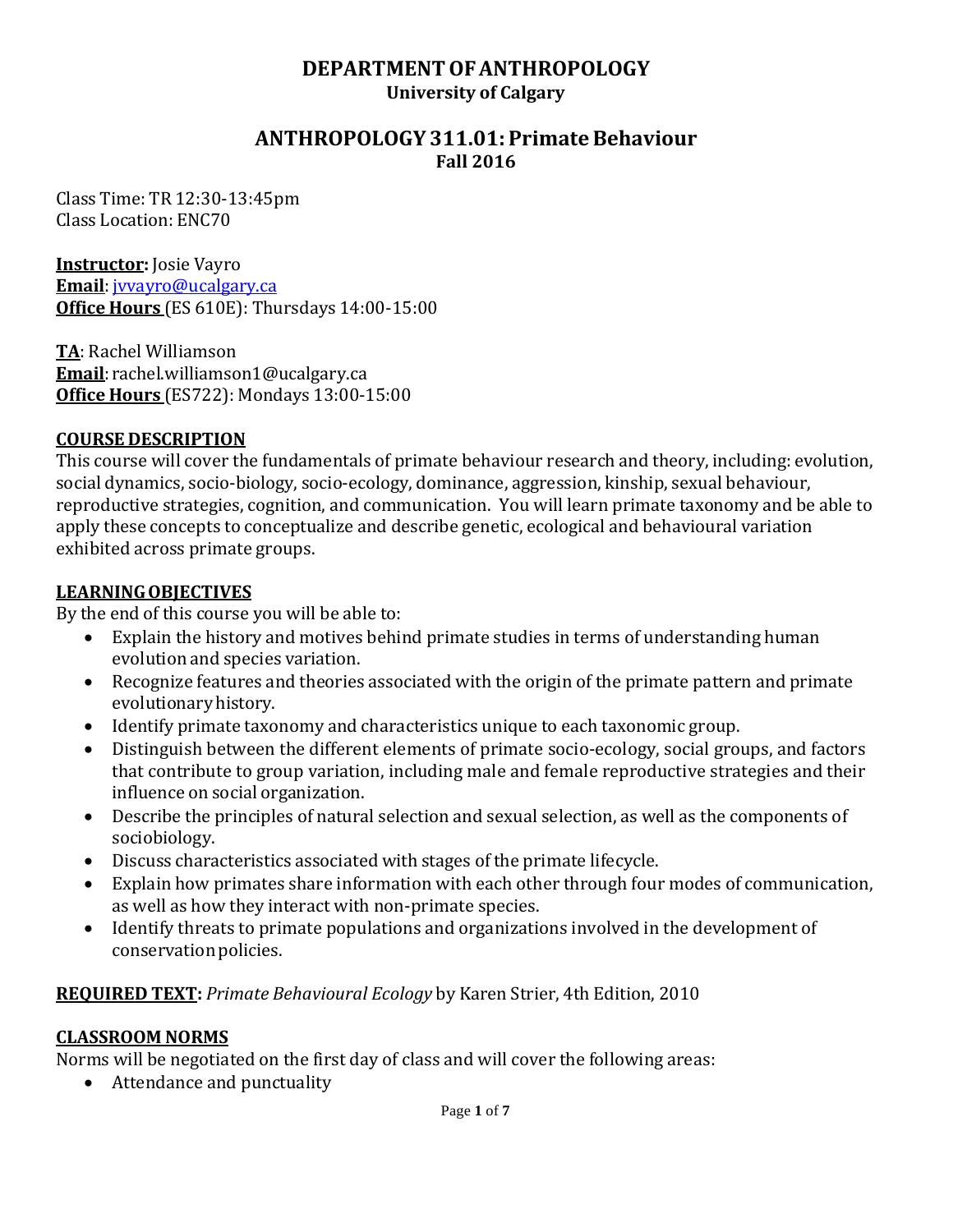- Questions and participation
- Use of technology: laptops and cell phones
- Exam attendance and conduct

# **ATTENDANCE AND COURSE MATERIALS**

Students will need to attend class to do well in this course! The textbook material is related and complementary to lecture material. However, lectures will not be tightly tied to the format of the textbook and both need to be mastered to do well on exams. Students should read the text and pay close attention to areas where it overlaps with the lectures. Please read the text to understand broad ideas, theories, definitions, and to learn which primate groups and species are associated with learned concepts. The text provides different examples than what is covered in class to supplement your learning and to help to clarify concepts.

**Lecture notes:** will be posted as 3- and 6-slide PDF handouts on D2L and can be printed before class to assist in note-taking. Some pictures and whole PPT files will not be posted due to copyright of figures and photographs.

#### **TENTATIVESCHEDULE**

**Subject to change depending on how quickly material is covered or unforeseeable circumstances (e.g., university closure).**

|                  |                                                                    | <b>TEXT</b>                  |  |  |  |
|------------------|--------------------------------------------------------------------|------------------------------|--|--|--|
| <b>DATE</b>      | <b>LECTURE MATERIAL AND TESTS</b>                                  | <b>CHAPTER</b>               |  |  |  |
| Tuesday Sept 13  | Course overview                                                    |                              |  |  |  |
|                  | An introduction to primate studies                                 | $\mathbf{1}$                 |  |  |  |
| Thursday Sept 15 | The primate pattern & theories for the origins of the primates     | $2^*$ , 3                    |  |  |  |
| Tuesday Sept 20  | Primate survey Part 1                                              |                              |  |  |  |
| Thursday Sept 22 | Video: Lemurs with John Cleese                                     | $2^*$ , 3                    |  |  |  |
|                  | Primate survey Part 1-2                                            |                              |  |  |  |
| Tuesday Sept 27  | Primate Survey Part 2                                              | $2*, 3$                      |  |  |  |
| Thursday Sept 29 | Primate survey Part 3                                              |                              |  |  |  |
|                  |                                                                    | $2^*$ , 3                    |  |  |  |
| Tuesday Oct 4    | Group living and dispersal patterns                                | $\overline{3}$               |  |  |  |
| Thursday Oct 6   | Social and mating systems                                          | $\sqrt{3}$<br>$\overline{3}$ |  |  |  |
| Tuesday Oct 11   | Video: Monkey Island - Cayo Santiago Rhesus macaques               |                              |  |  |  |
| Thursday Oct 13  | <b>Term Test 1 (30%)</b>                                           |                              |  |  |  |
| Tuesday Oct 18   | Natural Selection, kin selection and reciprocal altruism           | $\overline{4}$               |  |  |  |
| Thursday Oct 20  | Sexual selection, parental investment and limiting resources       | 5                            |  |  |  |
| Tuesday Oct 25   | Male reproductive strategies                                       | 5, 8                         |  |  |  |
| Thursday Oct 27  | Video: Gelada Baboons - The Battles of Braveheart                  |                              |  |  |  |
|                  | Male reproductive strategies                                       | 5, 8                         |  |  |  |
| Tuesday Nov 1    | Female reproductive strategies, food competition and socio-ecology | 5, 6, 7                      |  |  |  |
|                  | Video: The New Chimpanzees                                         |                              |  |  |  |
| Thursday Nov 2   | Female reproductive strategies, food competition and socio-ecology | 5, 6, 7                      |  |  |  |
| Tuesday Nov 8    | <b>Term Test 2 (30%)</b>                                           |                              |  |  |  |
| Thursday Nov 10  | The primate life cycle                                             | 9                            |  |  |  |
| Tuesday Nov 15   | Mid-Term Break - No Lectures                                       |                              |  |  |  |
| Thursday Nov 17  | Video: Gremlins: Faces in the Forest                               | 9                            |  |  |  |
|                  | The primate life cycle                                             |                              |  |  |  |
| Tuesday Nov 22   | Communication and cognition                                        | 10                           |  |  |  |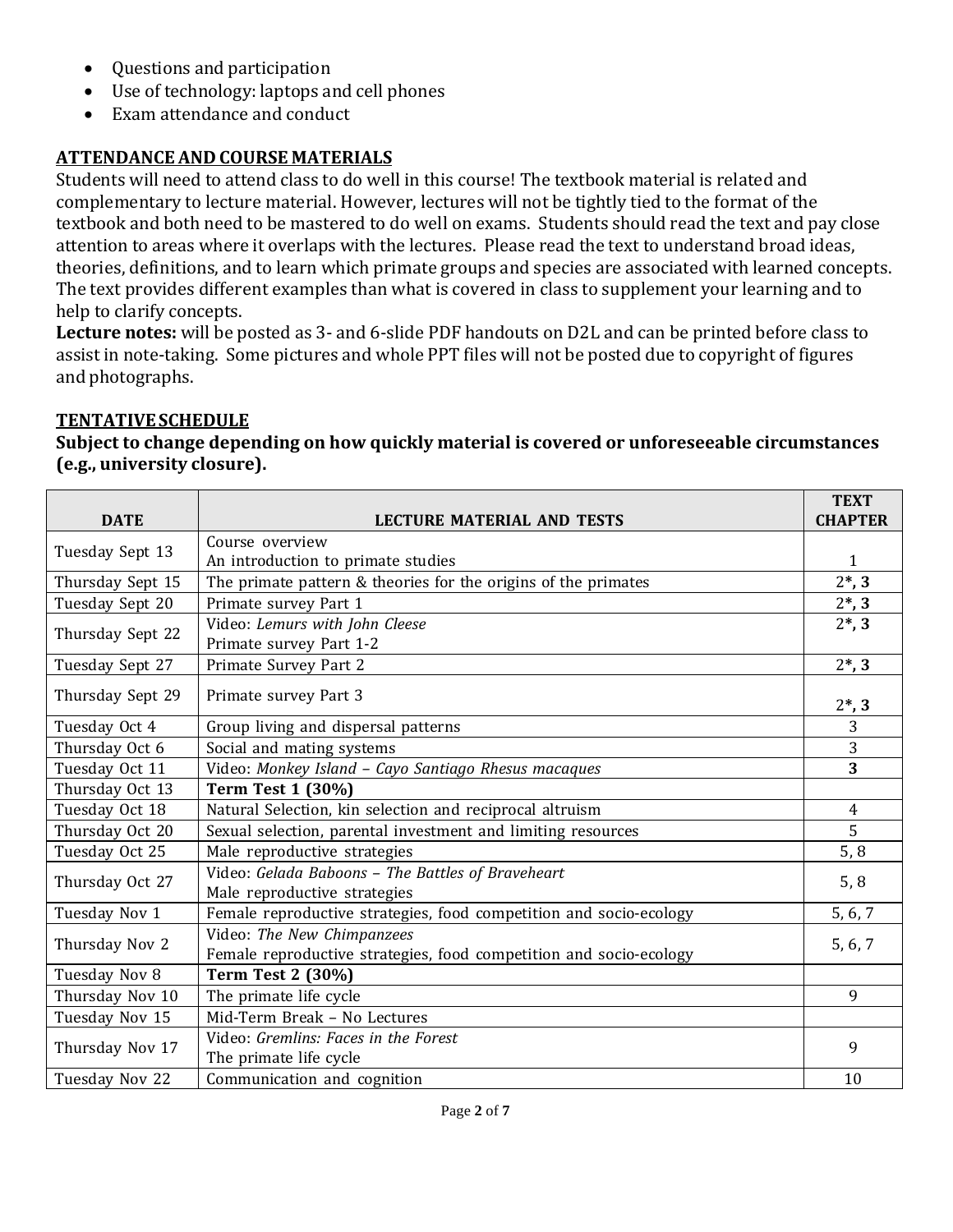| Video: Ape Genius<br>Thursday Nov 24<br>Communication and cognition                                        |                                                                    |    |  |  |  |  |
|------------------------------------------------------------------------------------------------------------|--------------------------------------------------------------------|----|--|--|--|--|
| Tuesday Nov 29                                                                                             | Primate community ecology                                          |    |  |  |  |  |
| Thursday Dec 1                                                                                             | Video: The Three Monkeys                                           |    |  |  |  |  |
|                                                                                                            | Primate community ecology                                          | 11 |  |  |  |  |
| Tuesday Dec 6                                                                                              | Primate Conservation                                               | 12 |  |  |  |  |
| Thursday Dec 8                                                                                             | Primate conservation                                               |    |  |  |  |  |
| (last class)                                                                                               |                                                                    |    |  |  |  |  |
| Dec 12 -22                                                                                                 | Final Exam $(40\%)$                                                |    |  |  |  |  |
|                                                                                                            | (Cumulative: all lectures, videos since Term Test 2 and the entire |    |  |  |  |  |
|                                                                                                            | textbook)                                                          |    |  |  |  |  |
|                                                                                                            | Date TBA, scheduled by the Registrar                               |    |  |  |  |  |
| * PLEASE SEE APPENDIX 1 FOR REVISED PRIMATE TAXONOMIC CHART. It REPLACES the taxonomic                     |                                                                    |    |  |  |  |  |
| chart found on page 42 in the Strier textbook. DO NOT refer to the chart provided in your text - the chart |                                                                    |    |  |  |  |  |
| I've provided is more current and widely used.                                                             |                                                                    |    |  |  |  |  |

#### **COURSE REQUIREMENTS**

**Term Test 1 (30%): Thursday, Oct 13th** - This test will be multiple choice and true/false format and will cover all preceding lecture materials, videos, and textbook readings.

**Term Test 2 (30%): Tuesday, November 8th** - This test will be multiple choice and true/false format (same as Term Test 1) and will test lecture materials, videos and textbook readings covered **since** Term Test One.

**Cumulative Final Exam (40%): Registrar scheduled December 12th-22nd** - This test is **CUMULATIVE** will be multiple choice and true/false format. It will cover all lecture materials, videos, and textbook readings for the entire term.

**Please note: ALL** lecture materials will be covered on exams; this includes videos, lectures, discussions, and guest lectures. Lectures do not exactly follow the text chapters so please read actively and carefully!

#### **GRADE BREAKDOWN**

| A+ 100-94.9%                | B+ 84.8-79.9% | $C+70.8-66.9\%$     | D+ 58.8-54.9%         |
|-----------------------------|---------------|---------------------|-----------------------|
| A 94.8-89.9%                | B 79.8-74.9%  | $C = 66.8 - 62.9\%$ | D 54.8-49.9%          |
| A- 89.8-84.9% B- 74.8-70.9% |               | C- 62.8-58.9%       | $F = 49.8\%$ and less |

Academic Accommodations:

The academic accommodations policy can be found at [http://wwwucalgary.ca/access/accommodations/policy.](http://wwwucalgary.ca/access/accommodations/policy)

It is the student's responsibility to request academic accommodations. If you are a student with a documented disability who may require academic accommodations and have not registered with Student Accessibility Services, please contact them at 403-220-6019. Students that have not registered with the SAS are not eligible for formal academic accommodations. More information about the academic accommodations can be found at [http://wwww.ucalgary.ca/access.](http://wwww.ucalgary.ca/access)

#### **ADDITIONALACCOMMODATIONS**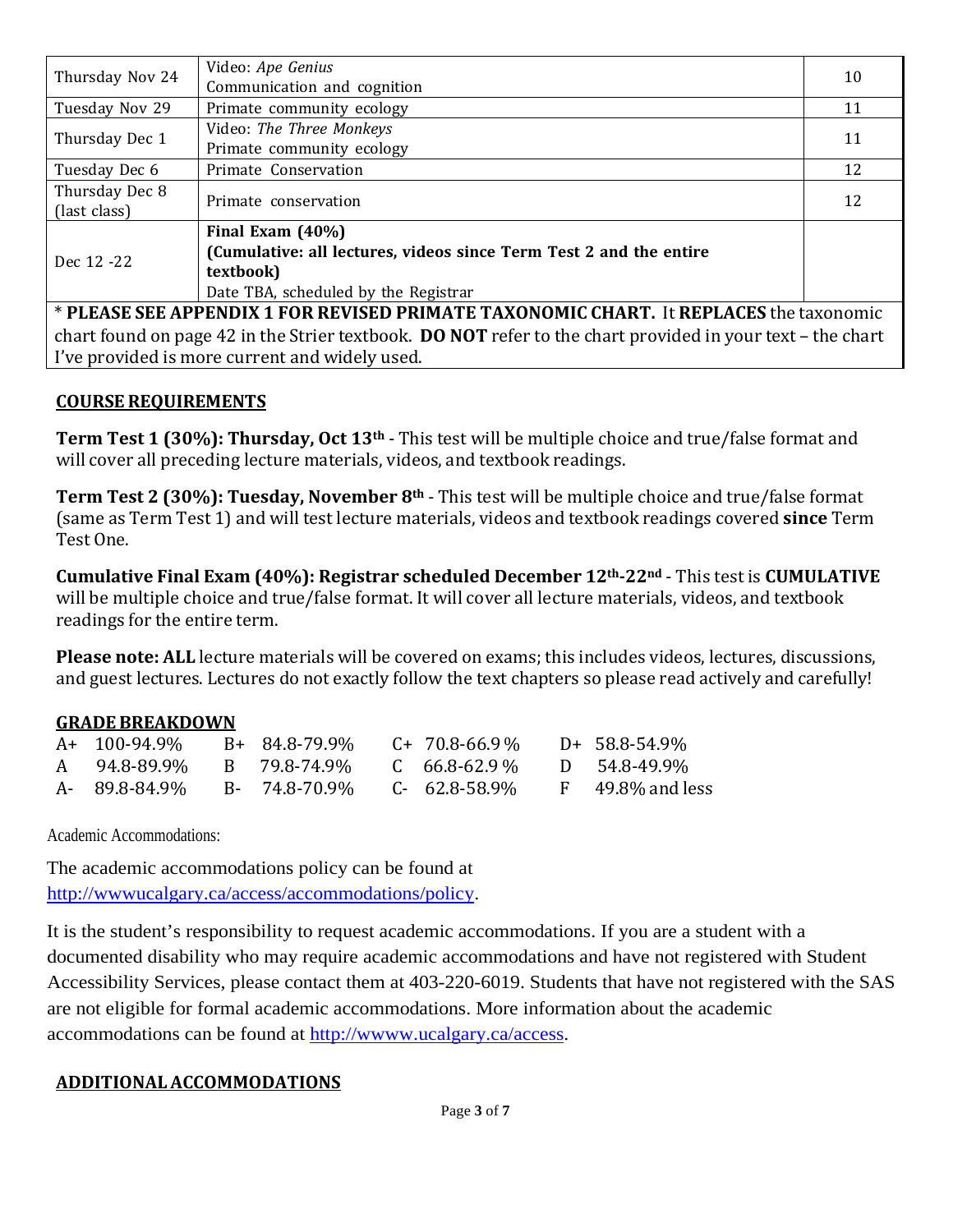**Missed Exams** – Missed tests automatically receive a score of zero. In the event of an emergency or illness, you **MUST** notify the instructor, Mackenzie Bergstrom (mbergstr@ucalgary.ca), **BEFORE** the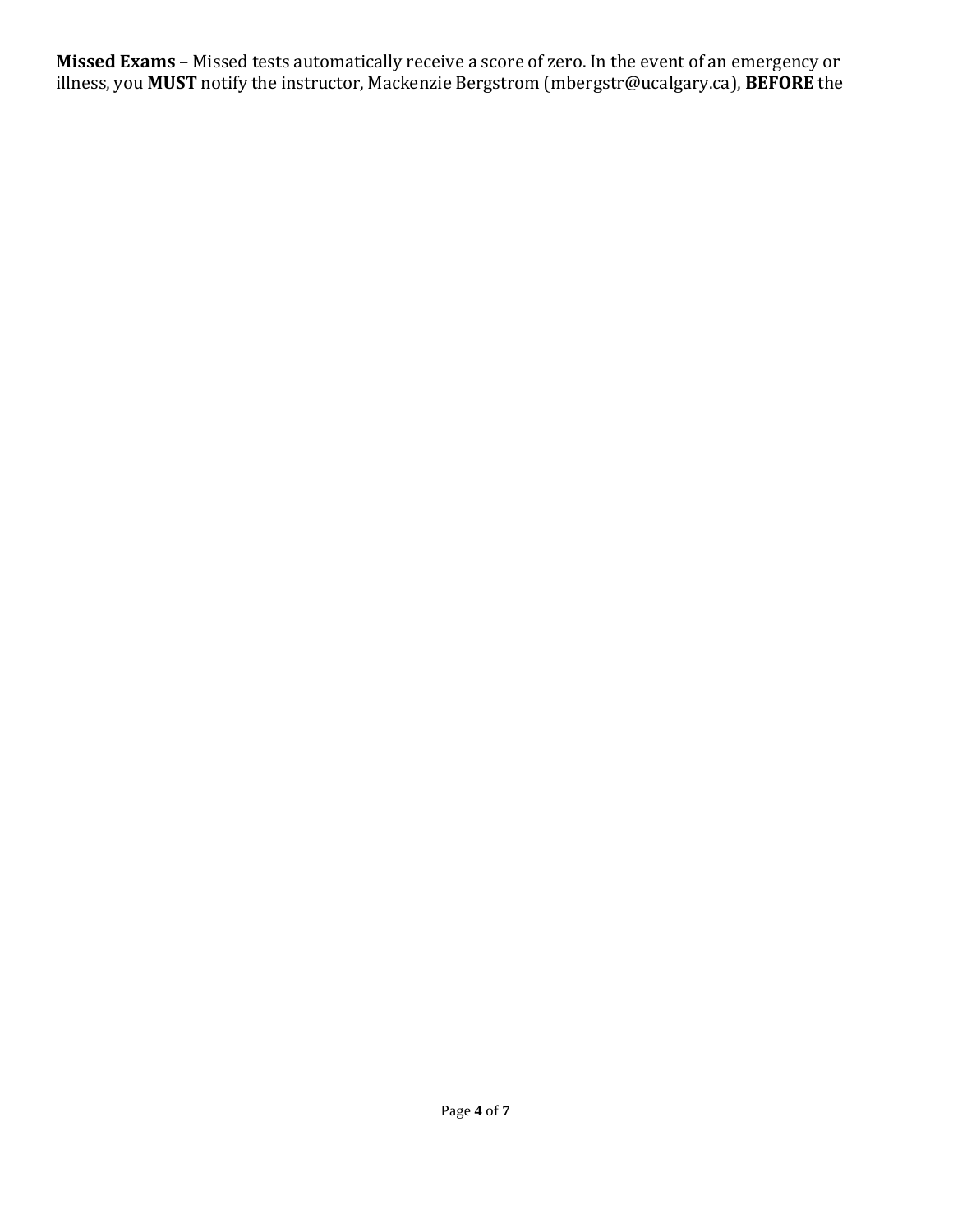exam, and documentation (i.e. a doctor's note) may be requested before or at the time of the scheduled make-up test. Make-up tests will be scheduled no later than 1 week after the missed exam.

**Returned Exams** – Exam marks will be posted on D2L but exams will not be handed back. Students will be allowed to view both their own exam and the answer key during scheduled office hours, or by appointment. After reviewing the key and your notes, if you feel that you were marked unfairly or that marks were missed on your exam, you can address the concern with the instructor. You may be asked to prepare a short statement explaining the concern. The entire question will then be re-graded and marks adjusted (up or down, as is warranted) at the instructor's discretion. Exam grades will only be reviewed/adjusted for up to two weeks following the exam. You may view your exam after the two weeks, but no re-grading or adjusting will occur.

*No accommodation will be made for poor performance on exams*. For instance, additional items cannot be submitted in lieu of exams and grades will not be curved. Please be sure that you are well-prepared for exams so that you perform well when you have the opportunity!

# **COMMUNICATION ETIQUETTE (e.g., email)**

- Please use your university account when possible. Otherwise, use an account with an appropriate name (Example of an unacceptable email: sexymama@gmail.com).
- Use a clear subject line that includes the course name/section and the topic of the email such as "ANTH 311.60 Question about my schedule"
- Please be respectful (i.e., not too casual) when addressing me in an email. Use an appropriate greeting (acceptable: "Dear Ms. Vayro"; unacceptable: "Hey there"). Please proof-read, spell check and use complete sentences.
- Keep the question(s) short and to the point. Show that you have made an effort to find the answer first in the text and lecture material (or even an outside source). State what you know in relation to what you are having a difficult time understanding.
- Include your full name and student ID in the signature of your email.
- Allow 48 hours for a response, excluding weekends and holidays.

# **\*Please note: I may choose not to respond to emails that do not follow the format outlined above**

so please be thorough and respectful when addressing me with a concern and in return, I will try my very best to get back to you as soon as possible to accommodate your needs.

# **Examples of good and bad email etiquette**:

**1) Good**

Subject: ANTH 311.01 Question about traits

Dear Ms. Vayro,

I'm not sure I fully understand the difference between "derived" and "primitive" traits. Based on my understanding, primitive traits must have occurred as far back as a common ancestor of the species being compared. Derived traits can occur anywhere along the ancestral line after the common ancestor, including humans and modern day primates. So, is the difference that derived traits came about in whichever species in which they occur after the branching from a common ancestor, whereas primitive traits are there because the common ancestor had them and they have not been lost throughout evolution?

Thank you for your time, Agood Student(SID# 12345678)